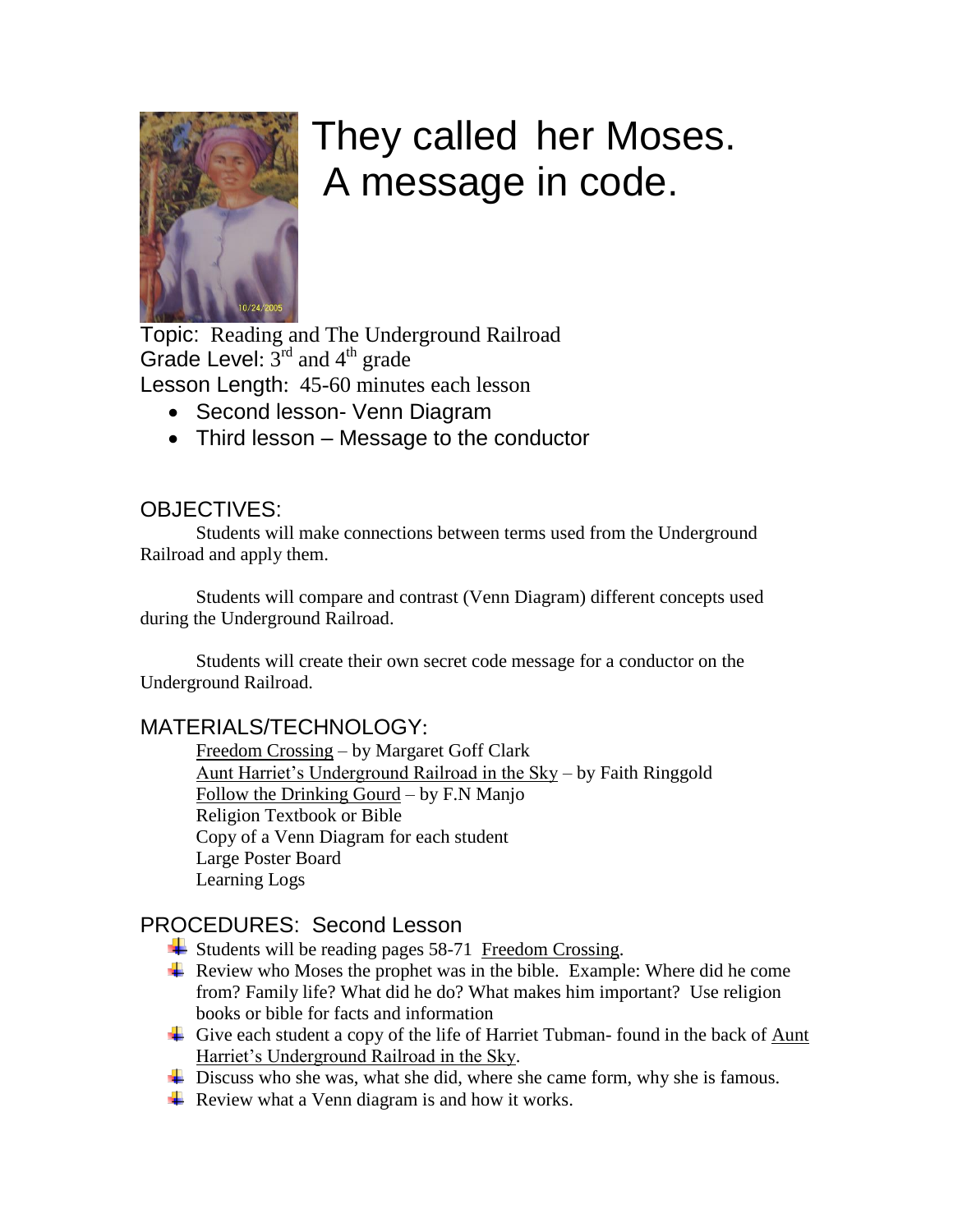- Give each student a copy of the Venn diagram. Have them create a Venn diagram comparing Moses the prophet and Harriet Tubman the conductor.
- $\overline{\phantom{a}}$  Pair students up in groups.
- $\overline{\phantom{a}}$  Write at least 5 concepts or ideas in each heading.
- $\overline{\phantom{a}}$  When groups finish allow them the time to compare other ideas about the Underground Railroad. EXAMPLE: Today's Railroad to the Underground Railroad, Free man to a slave.



#### STUDENT ASSESMENT:

Collect Venn diagrams from each student and grade accordingly. Allow students to share their ideas or concepts. Participation in group work.

## PROCEDURES: Third Lesson

- $\ddot{\bullet}$  Students will be reading pages 72-90 Freedom Crossing
- $\overline{\text{R}}$  Review with students the code terms used on the Underground Railroad. EXAMPLES: abolitionist – conductor, Grand Central Station- Ohio, River of Jordan- Ohio, Packages- slaves, Hardware- male slaves, Dry goods- woman slaves…
- $\overline{+}$  Have students write in their learning logs a code to let a conductor know that they have a slave at their home that needs to carried to freedom. (10 minutes)
- Gather as large group and share key ideas that would help the message be read smoother.
- $\overline{\phantom{a}}$  Break into small groups (3-4 students) have each group come up with one message combining ideas already written. (20 minutes)
- Gather as large group and compose a class letter to a conductor using the best concepts for all letters written as a group. Teacher guided for maximum details.
- $\overline{\phantom{a}}$  Hang letter in classroom.

## STUDENT ASSESSMENT:

Collect journals. Collect group messages.